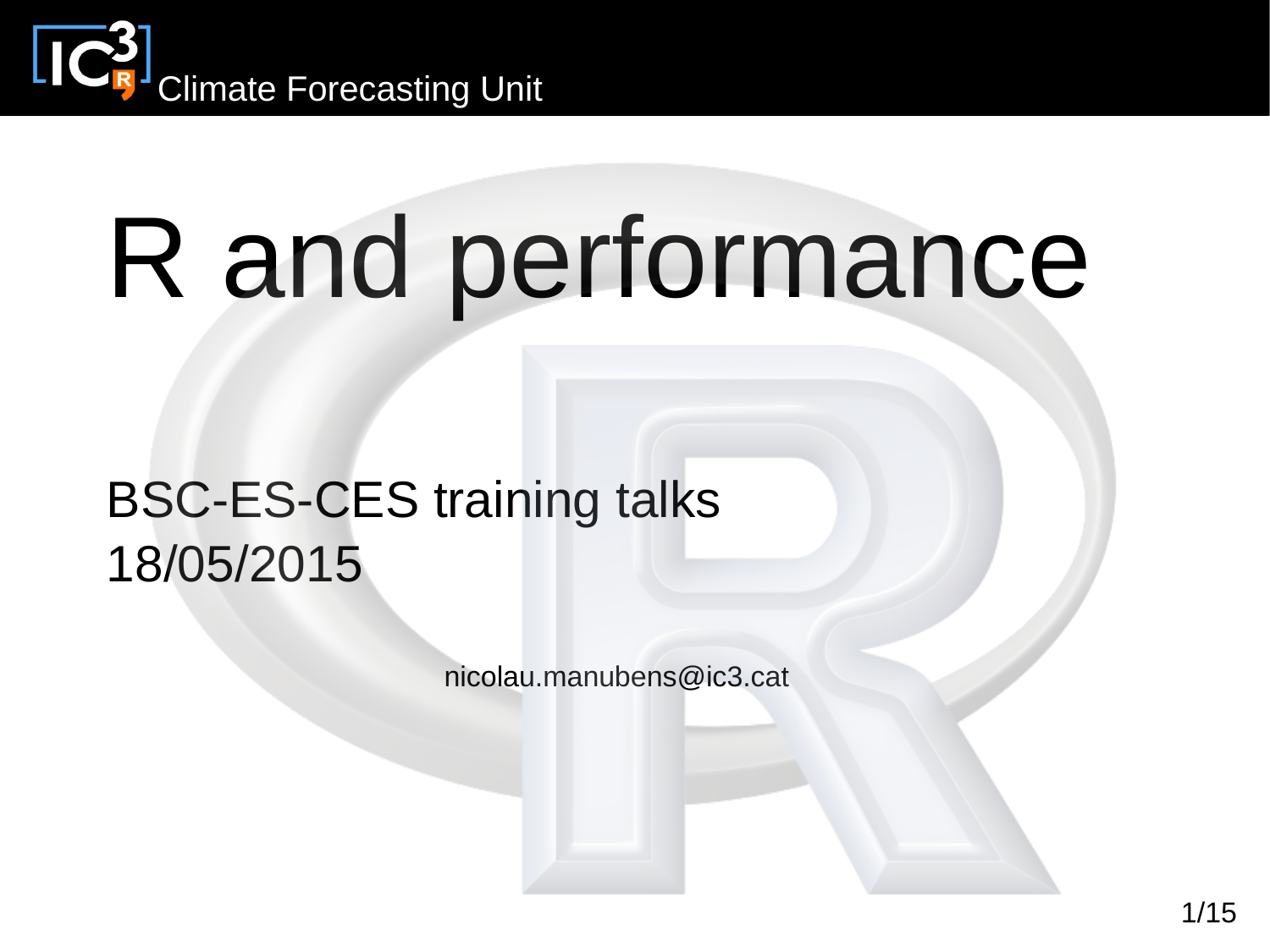

### **Outline**

- About R
- Popularity
- Drawbacks
- Coding fast R
- Conclusions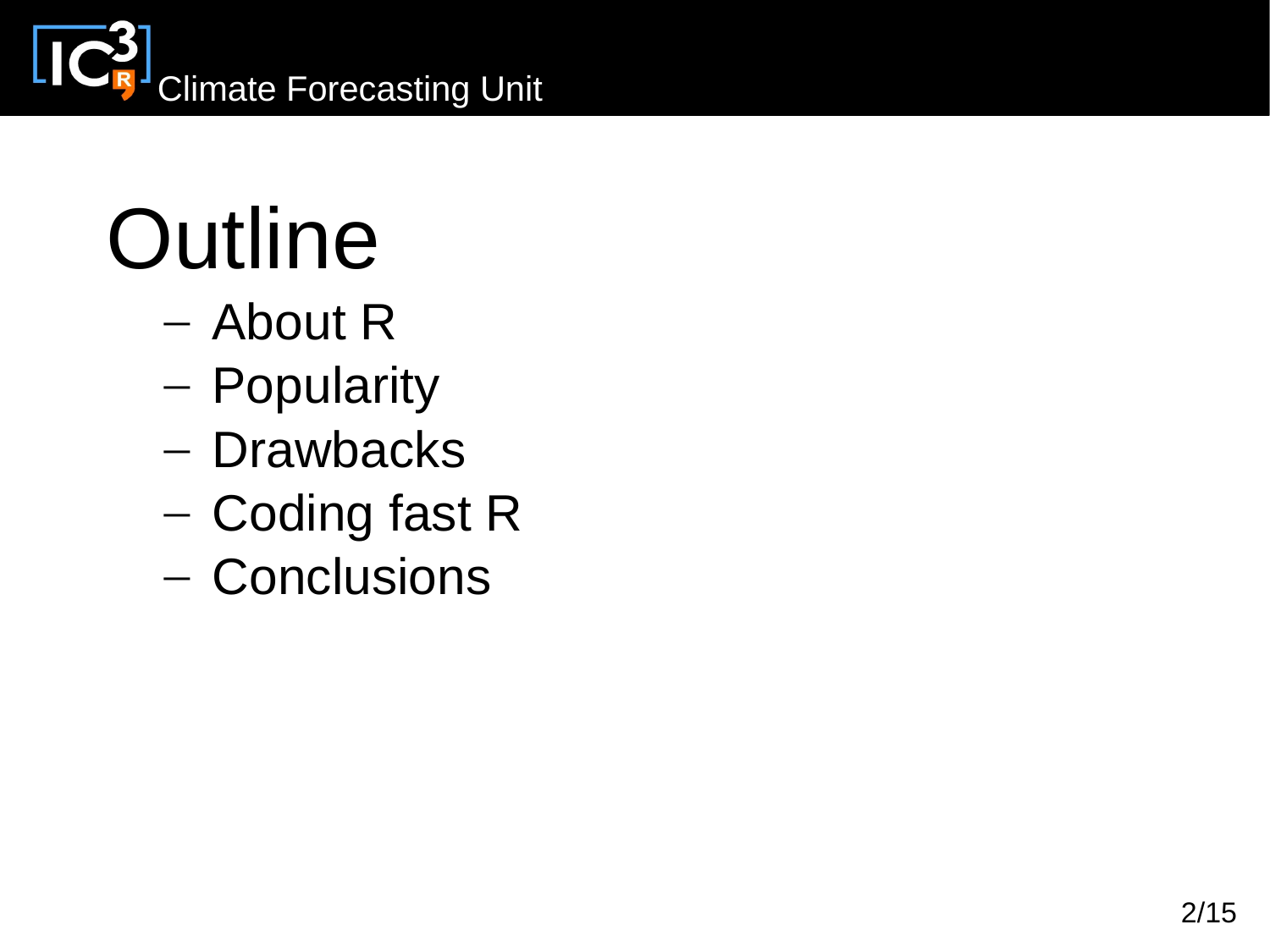

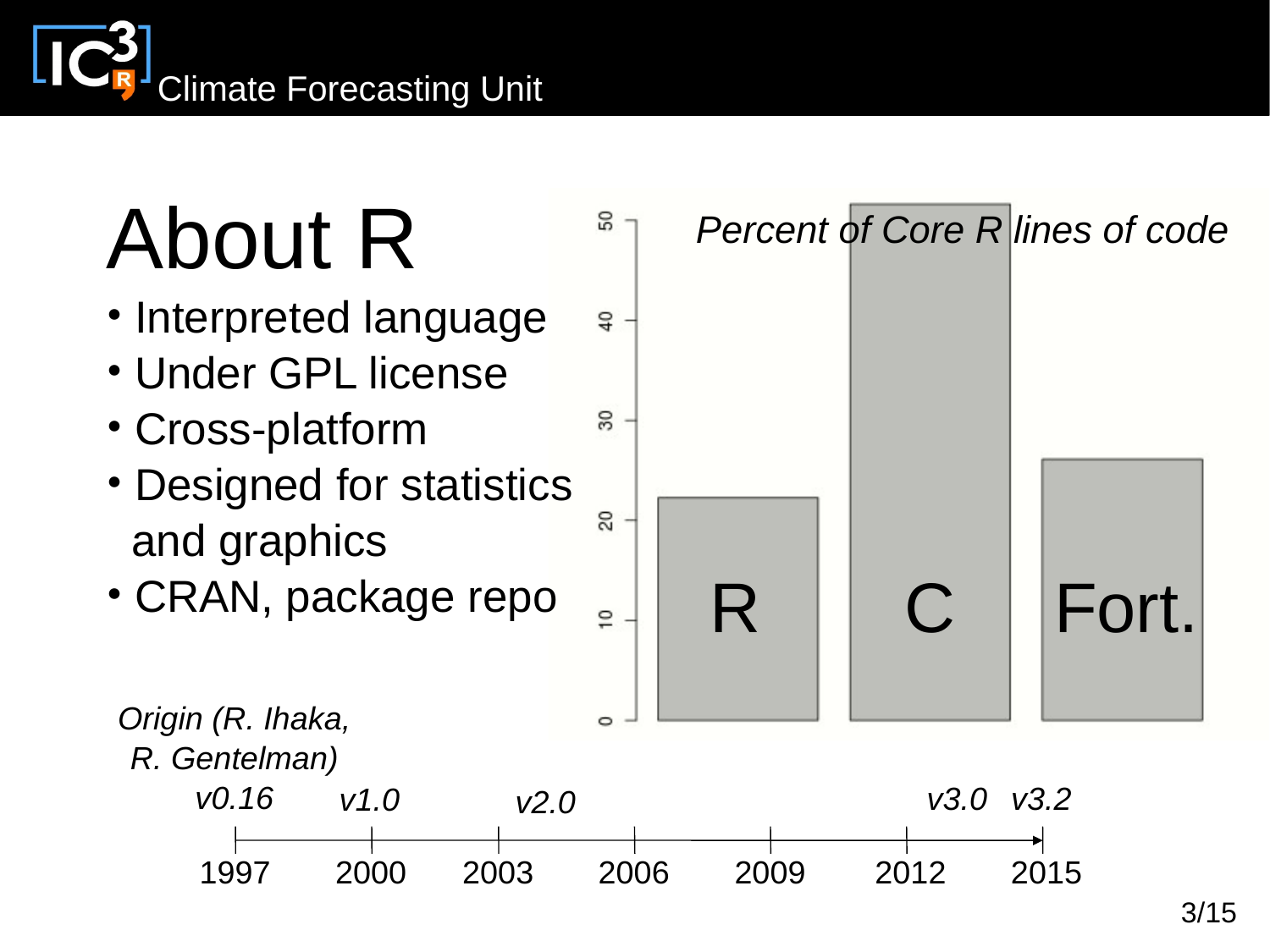

# Popularity

### • One of most widely used programming language for Data Analytics



*Robert A. Muenchen*, http://r4stats.com/articles/popularity/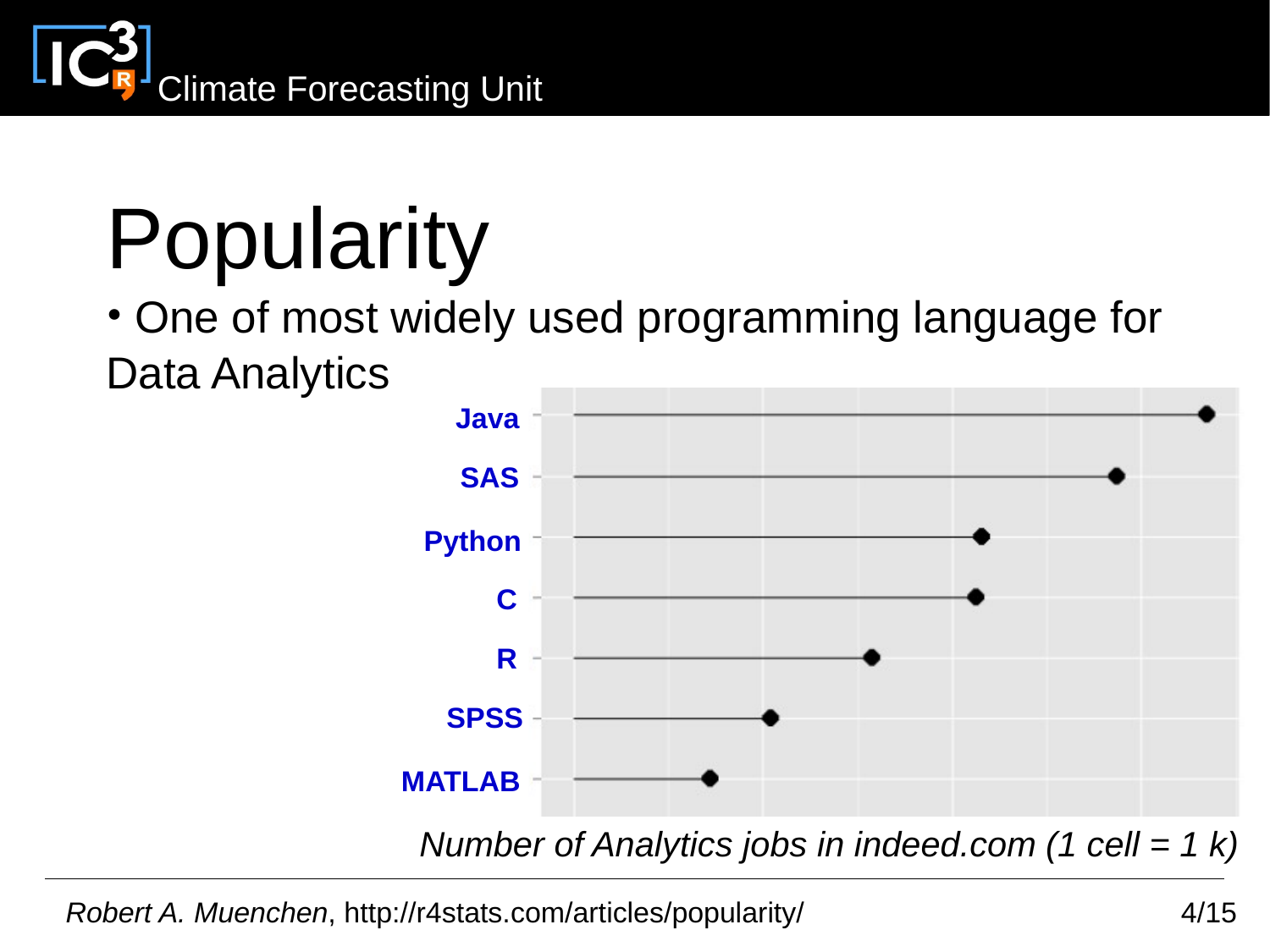

# Popularity



*Number of Scholarly articles in 2014 (1 cell = 10 k)*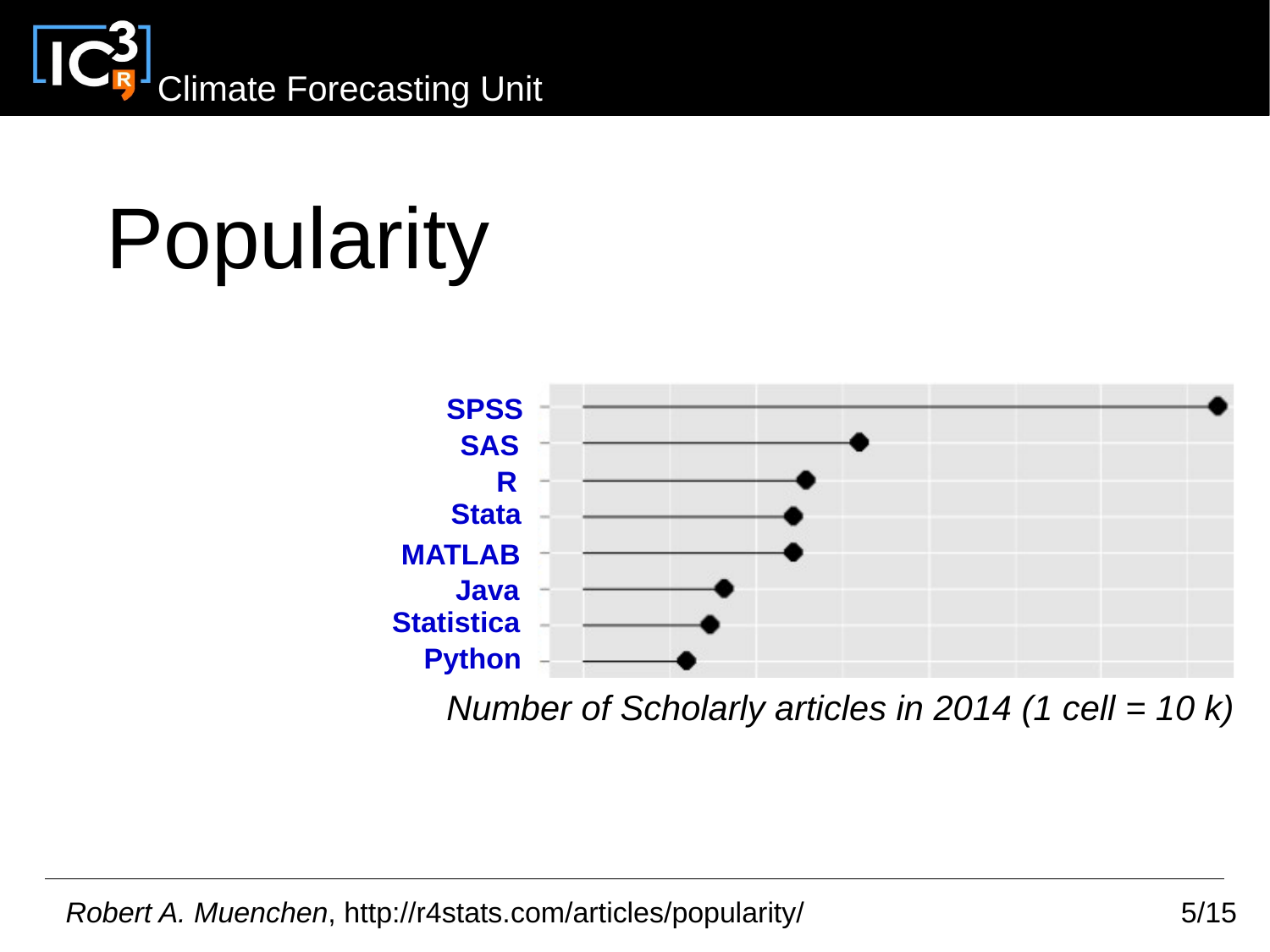

## Popularity



*Robert A. Muenchen*, http://r4stats.com/articles/popularity/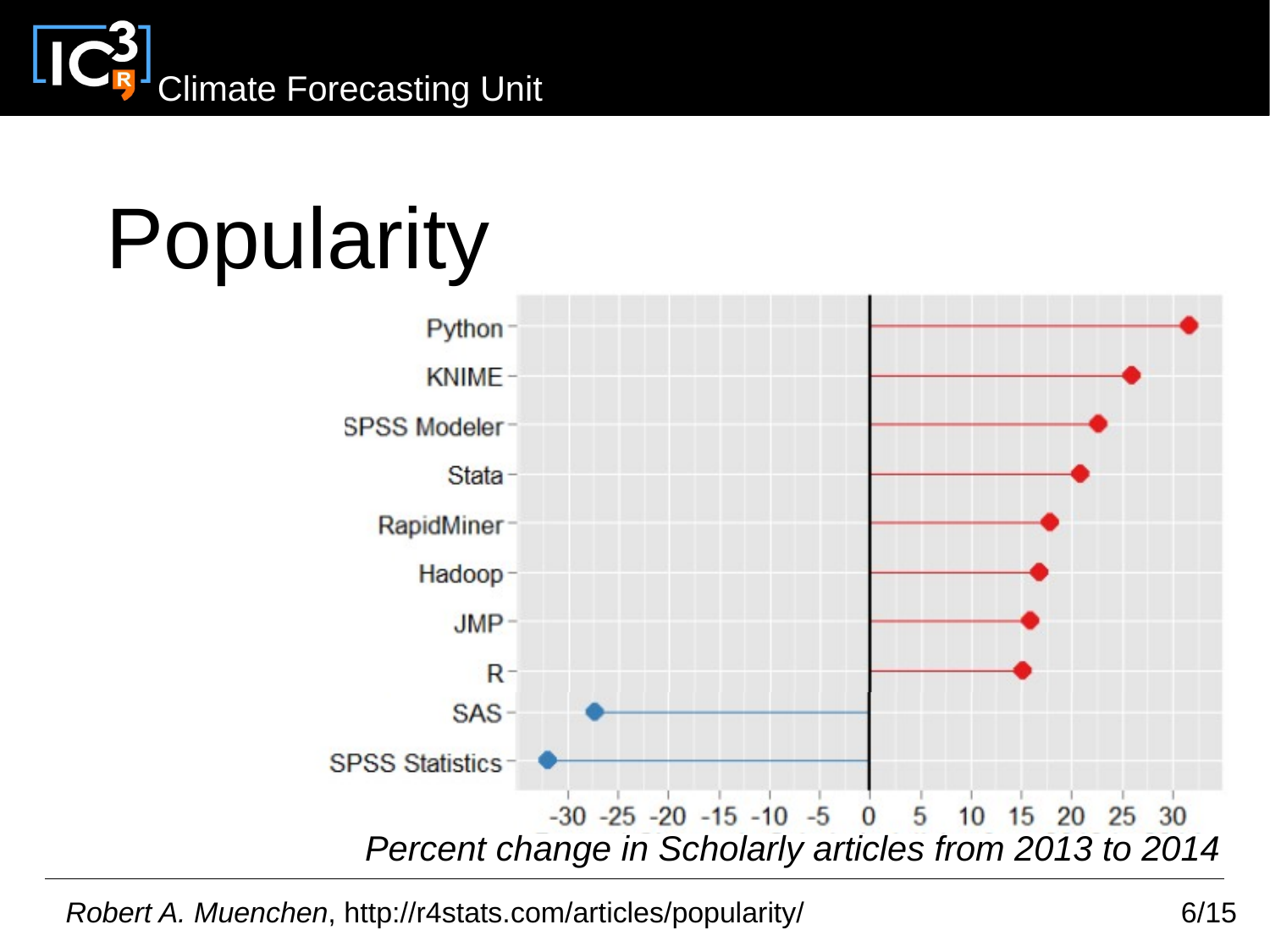

### Drawbacks

- Known for being slow
	- Extremely dynamic (interpreted)
	- Implicit memory management
- Known for having issues with large data – Allocates active data in main memory

### *There are some ways around*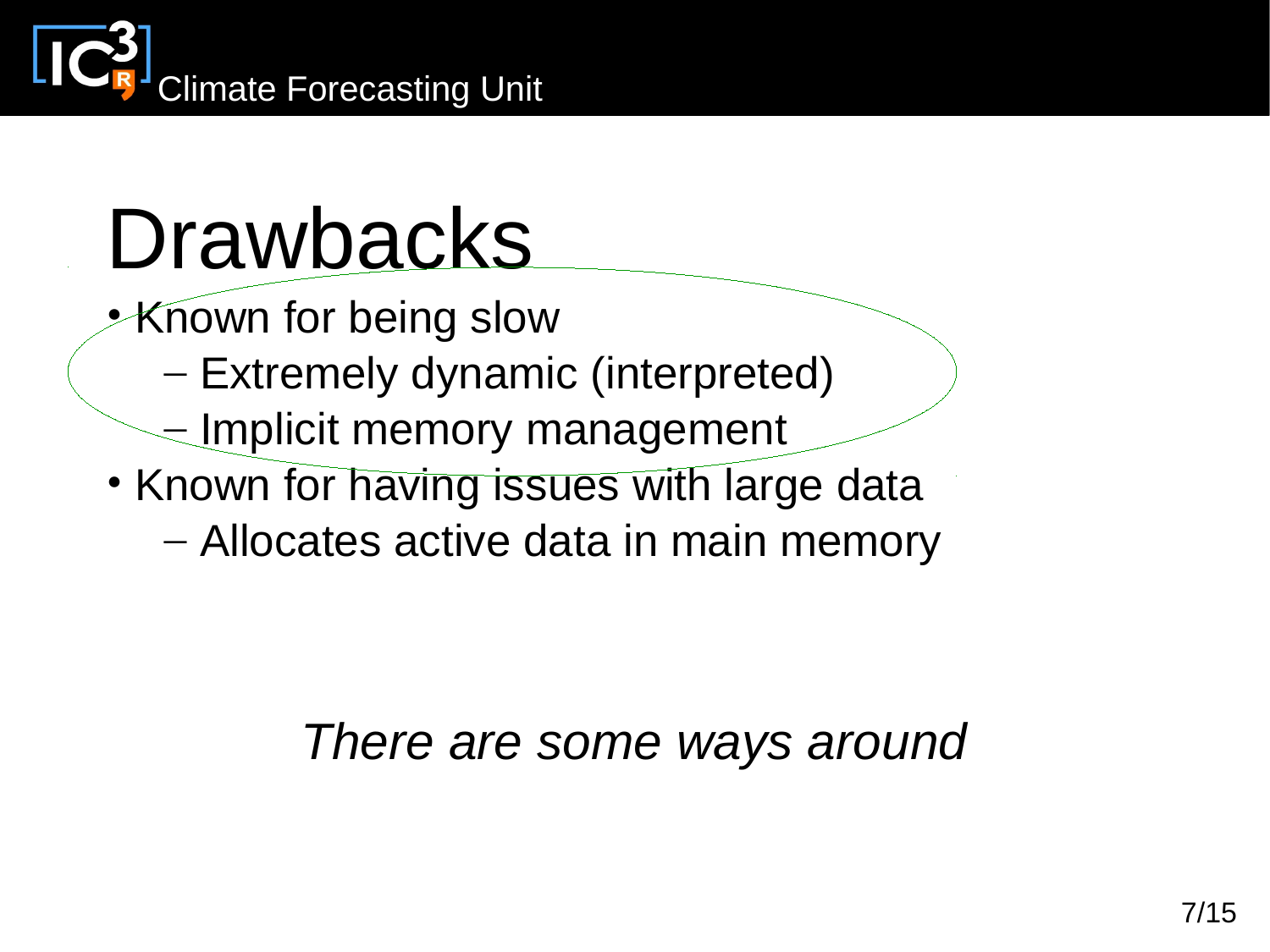

- Compilation
- Vectorisation
- Wrapping languages
- Parallelisation
- Other solutions

#### *Study case:*

 *«Calculate the mean over the 2nd and 3rd dimensions of a 4-dimensional array»*

```
mean 23 \le function(a) {
 b \leq -\arctan(\dim = c(\dim(a)[1], \dim(a)[4]))n < - dim(a)[2] * dim(a)[3]
  for (i in 1:dim(a)[1]) {
   for (j in 1:dim(a)[4]) {
     layer_sum <- 0
     for (k in 1:dim(a)[2]) {
      for (l in 1:dim(a)[3]) {
       layer_sum <- layer_sum + a[i, k, l, j]
 }
 }
     b[i, j] <- layer_sum / n
 }
 }
  return(b)
}
              Average elapsed time: 
                        21.225 s
```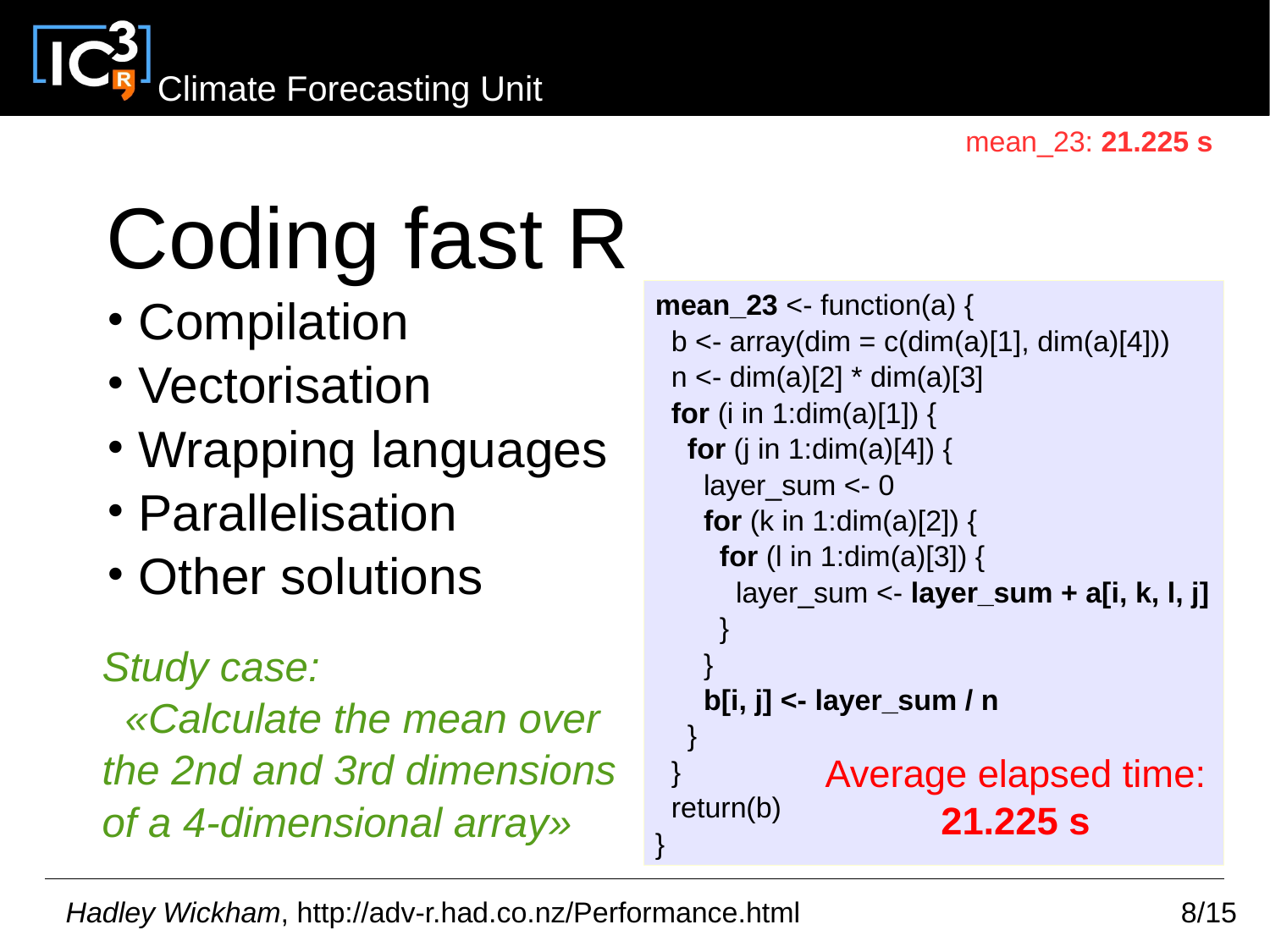

mean\_23: **21.225 s** mean\_23\_comp: **10.120 s**

### Coding fast R

### • Compilation

– Function compilation

**mean\_23\_comp** <- **compiler::cmpfun**(mean\_23) Average elapsed time: **10.120 s**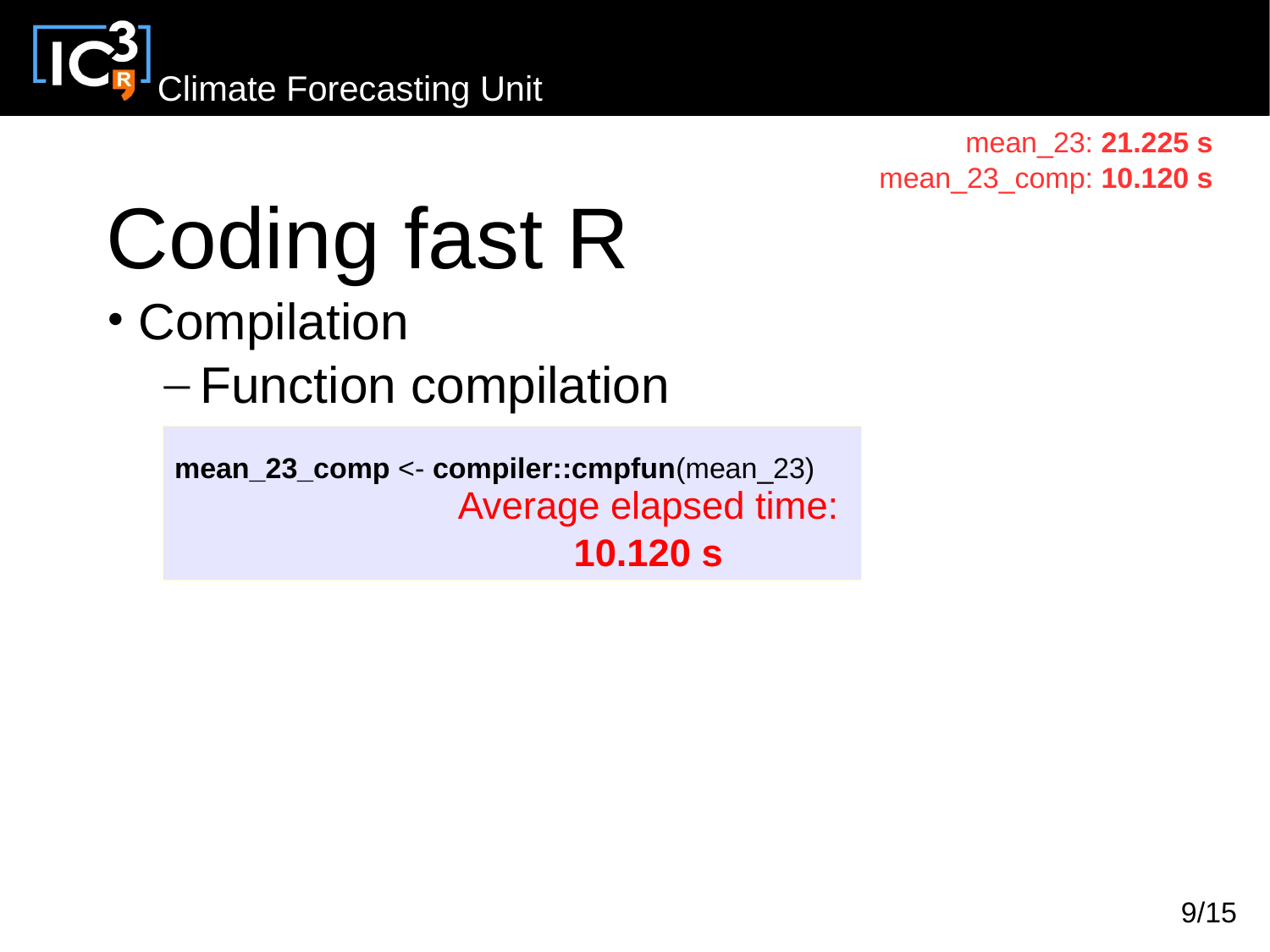

mean\_23: **21.225 s** mean\_23\_comp: **10.120 s** mean\_23\_vec: **0.414 s** mean\_23\_hyper\_vec: **0.126 s**

### Coding fast R

- Vectorisation
	- *«Using R basic optimized functions»*

```
mean_23_vec <- function(a) {
 apply(a, c(1, 4), mean)
} Average elapsed time: 
                       0.414 s
```
– *Or even highly optimized functions*

**mean\_23\_hyper\_vec** <- function(a) { **rowMeans**(aperm(a,  $c(1, 4, 2, 3)$ ), dims = 2) } Average elapsed time: **0.126 s**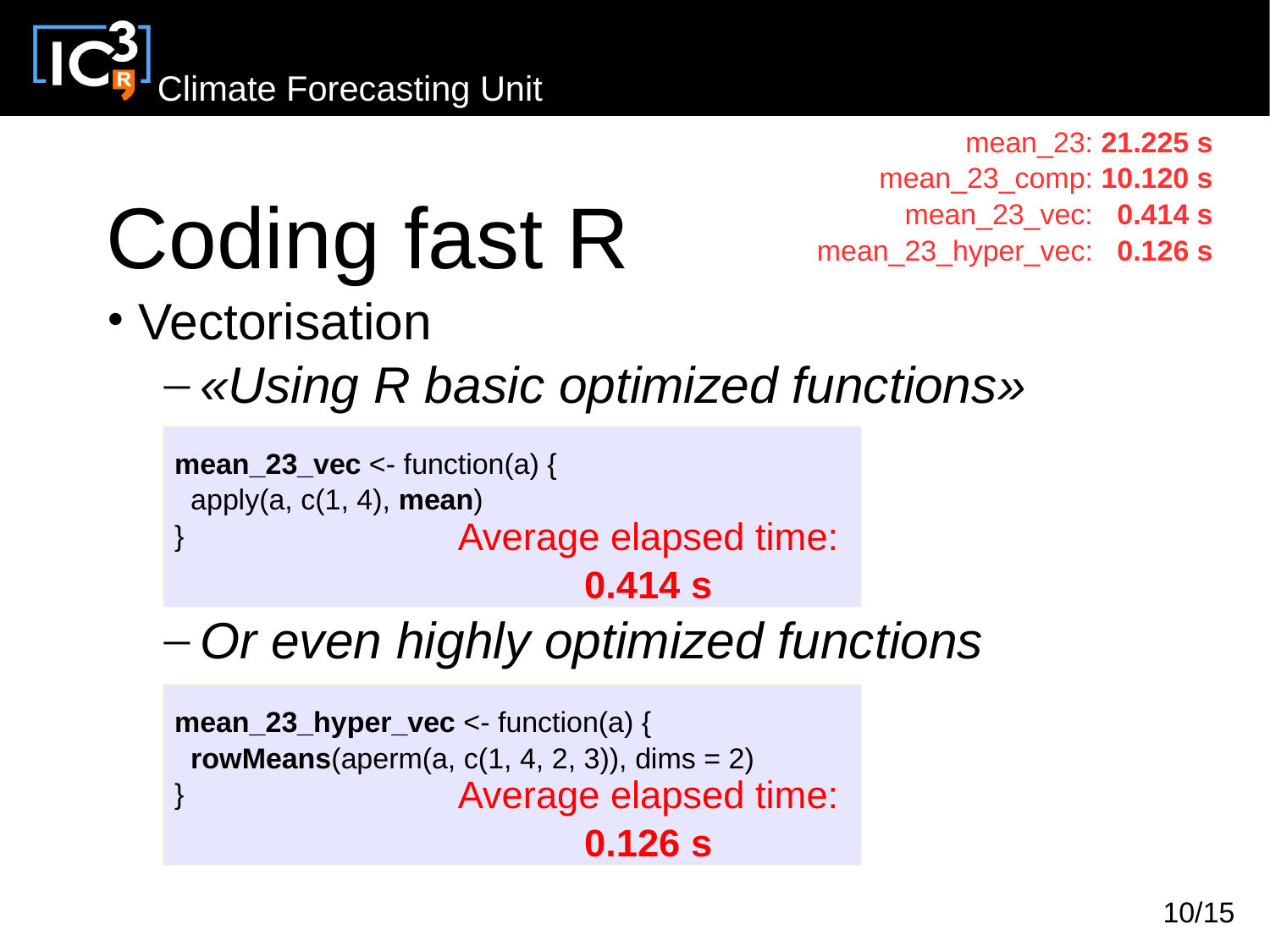

• Wrapping other

languages

– Cpp, C, Fortran

**mean\_23\_fort** <- function(a) { **dyn.load**('mean\_23\_fort.so') result <- **.Fortran**("mean\_23\_fort", ...)\$b return(array(result\$b, dim =  $c(...)$ ) }

mean\_23: **21.225 s** mean\_23\_comp: **10.120 s** mean\_23\_vec: **0.414 s** mean\_23\_hyper\_vec: **0.126 s** mean\_23\_fort: **0.138 s**

subroutine **mean\_23\_fort**(ndims,dims,la,a,lb,b) integer ndims, dims(0:ndims-1), la, lb, x, y double precision  $a(0:(la-1))$ ,  $b(0:(lb-1))$ , sum **do** 20 i = 0, (dims(0)-1) **do**  $15$  j = 0, (dims(3)-1)  $sum = 0$ **do** 10 k = 0, (dims(1)-1) **do**  $5 = 0$ , (dims(0)-1)  $x = i*dims(1)*dims(2)*dims(3)$  $y = k*dim(s(2)*dim(s(3))$ **sum** = sum +  $a(x + y + |*dims(3) + i)$  5 continue 10 continue  $b(i*dims(3) + j) = \text{sum/lb}$  15 continue 20 continue end 11/15 Average elapsed time: **0.138 s**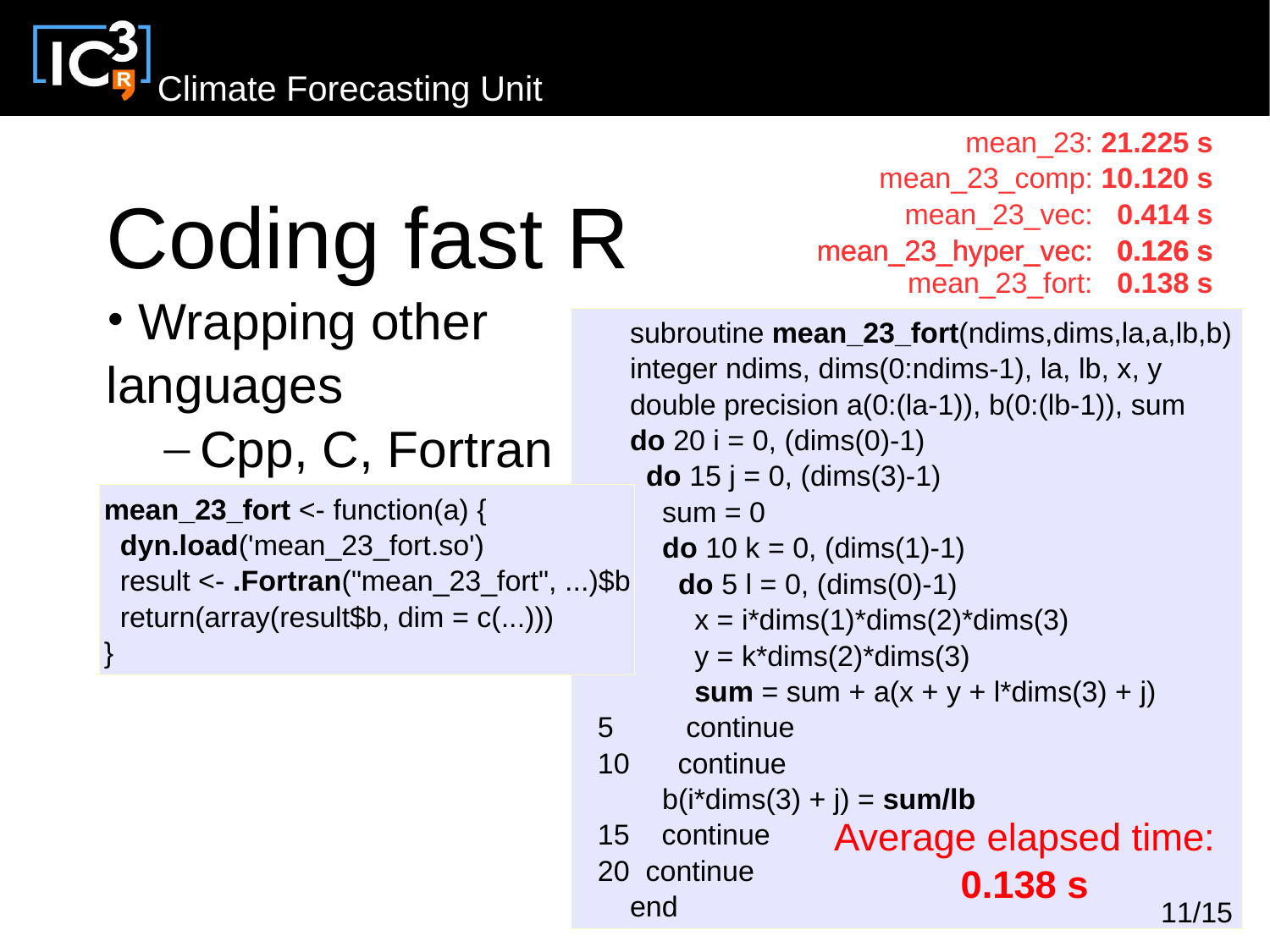

• Parallelisation

...

}

mean\_23: **21.225 s** mean\_23\_comp: **10.120 s** mean\_23\_vec: **0.414 s** mean\_23\_hyper\_vec: **0.126 s** mean\_23\_fort: **0.138 s** mean\_23\_par: **7.734 s**

```
mean_23_par <- function(a) {
   n_cores <- 4
   split_iterations <- seq(1, dim(a)[1], length.out = ncores)
 for (i in length(split_iterations)) {
    jobs <- mcparallel({mean_23(
           a[split_iterations[i]:min(split_iterations[i + 1], dim(a)[1]), , , ]
           )})
  }
   result <- mccollect(jobs)
– Lots of packages to run on multi-core, 
  multi-processor, GPU and clusters.
```

```
Average elapsed time: 
       7.734 s
```
12/15 *D. Eddelbuettel*, http://cran.r-project.org/web/views/HighPerformanceComputing.html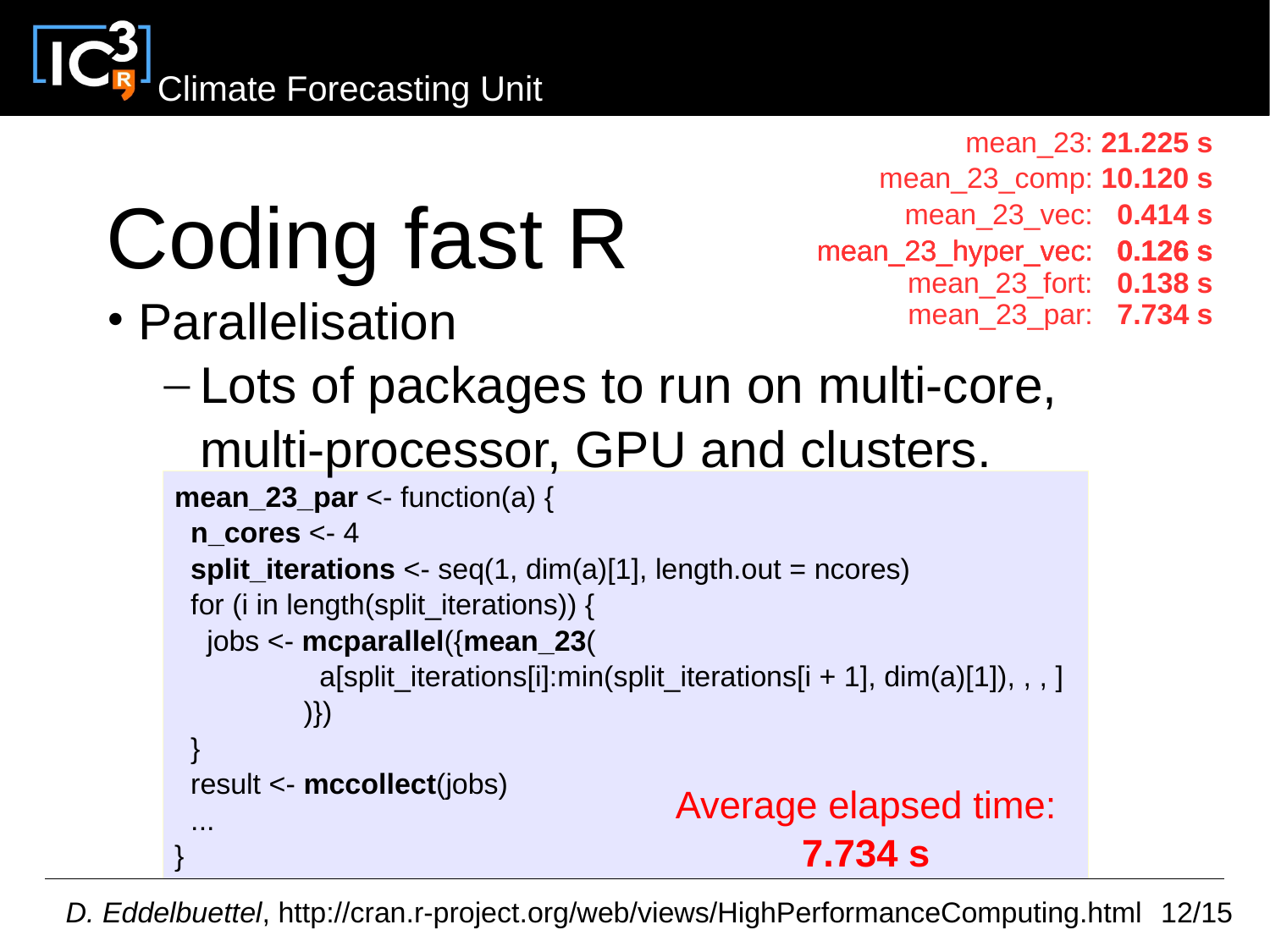

- Other solutions
	- Avoid memory duplications
	- Recompile R with special compilers
	- Recompile or install new algebra libraries  $(BLAS \rightarrow ATLAS, OpenBLAS)$
	- Keep R up-to-date
	- Install R versions tuned for speed
	- Look for already existing solutions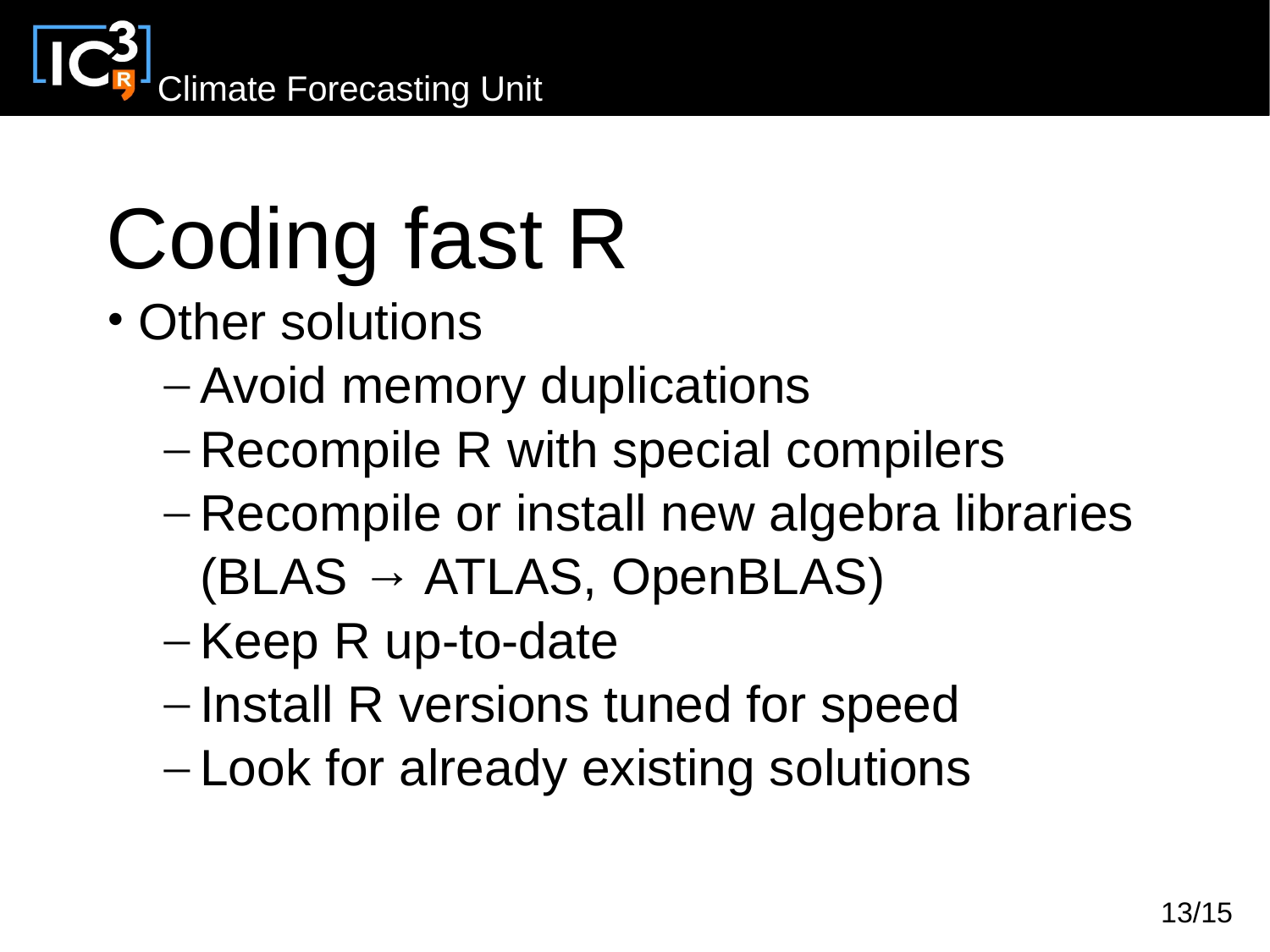

### Conclusions

• Always **look for existing functions** that do your work (can be complex, many contributions)

• **Otherwise** can always achieve good performance **wrapping Fortran or C**

• Moving completely to other language means losing "shareability". **Wrapping only computing-intensive functions seems a good deal**.